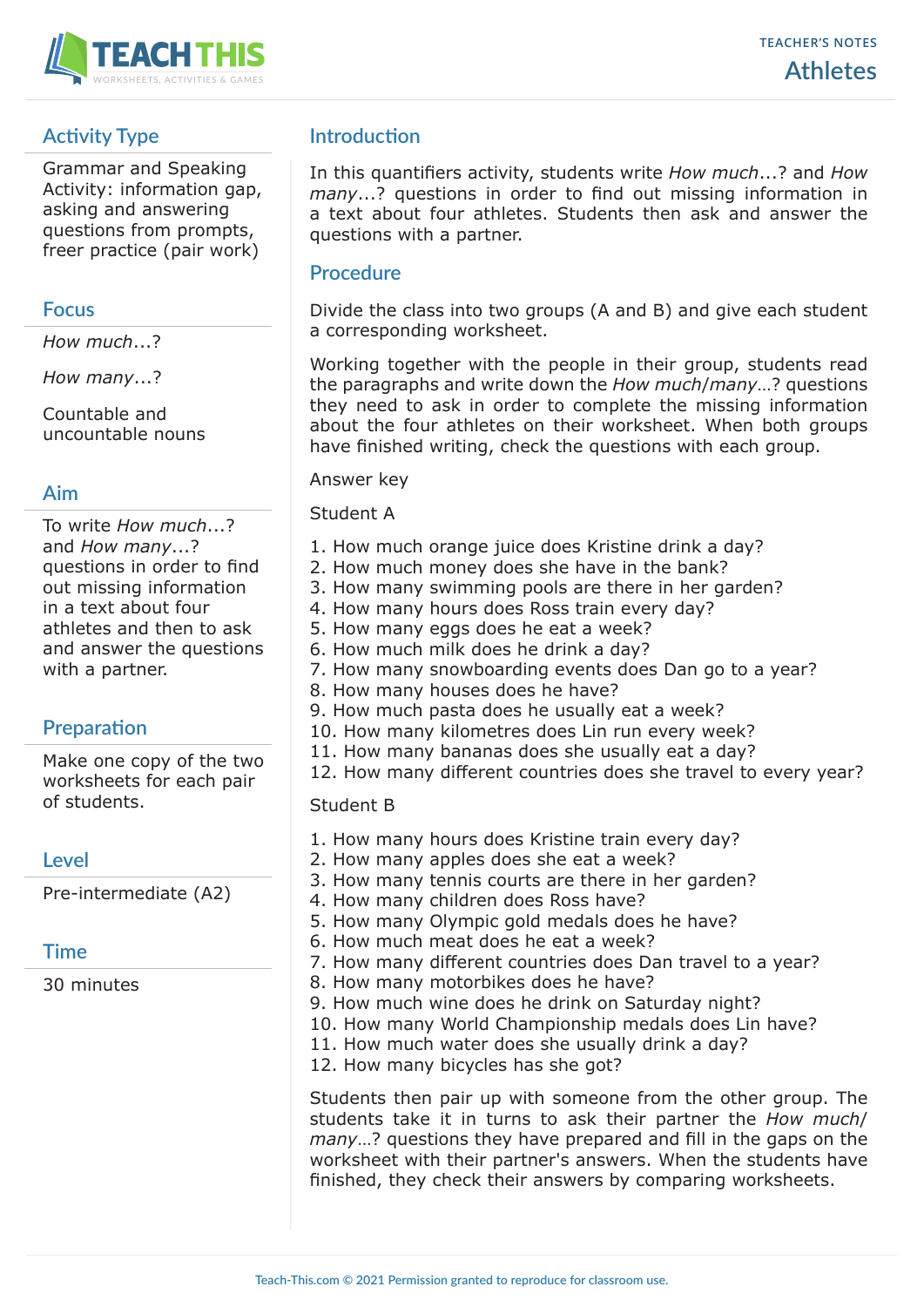

## **Student A**

## **A. Write** *How much*…**? or** *How many*...**? questions to find out the missing information about the athletes.**



 Kristine is a tennis player from France. She lives near Paris. She trains for five hours every day. She drinks (1) ..................... of orange juice a day and eats twenty apples a week. She's very rich and has (2) ..................... dollars in the bank. There are three tennis courts and (3) ..................... swimming pools in her garden.

1. ............................................................................................................................... 2. ............................................................................................................................... 3. ............................................................................................................................... Ross is from England and he is a weightlifter. He lives in a big house in London with his wife and four children. He trains for (4) ............................ hours every day and has five Olympic gold medals. He usually eats (5) ..................... eggs and ten kilograms of meat a week. He also drinks (6) ..................... of milk a day. 4. ............................................................................................................................... 5. ............................................................................................................................... 6. ............................................................................................................................... Dan is a snowboarder from Norway. He goes to (7) ....................... snowboarding events a year and travels to thirty different countries. He has (8) ....................... houses and nine motorbikes. He usually eats (9) ............................. of pasta a week and drinks one bottle of wine on Saturday night. 7. ............................................................................................................................... 8. ............................................................................................................................... 9. ............................................................................................................................... Lin is from Spain and she is a marathon runner. She runs (10) ..................... kilometres every week and has two World Championship medals. She usually eats (11) ..................... bananas and drinks eight litres of water a day. Every year, she travels to (12) ..................... different countries. She hasn't got a car, but she's got five bicycles. 10. .............................................................................................................................

# **B. Now, ask your partner the questions and fill in the missing information.**